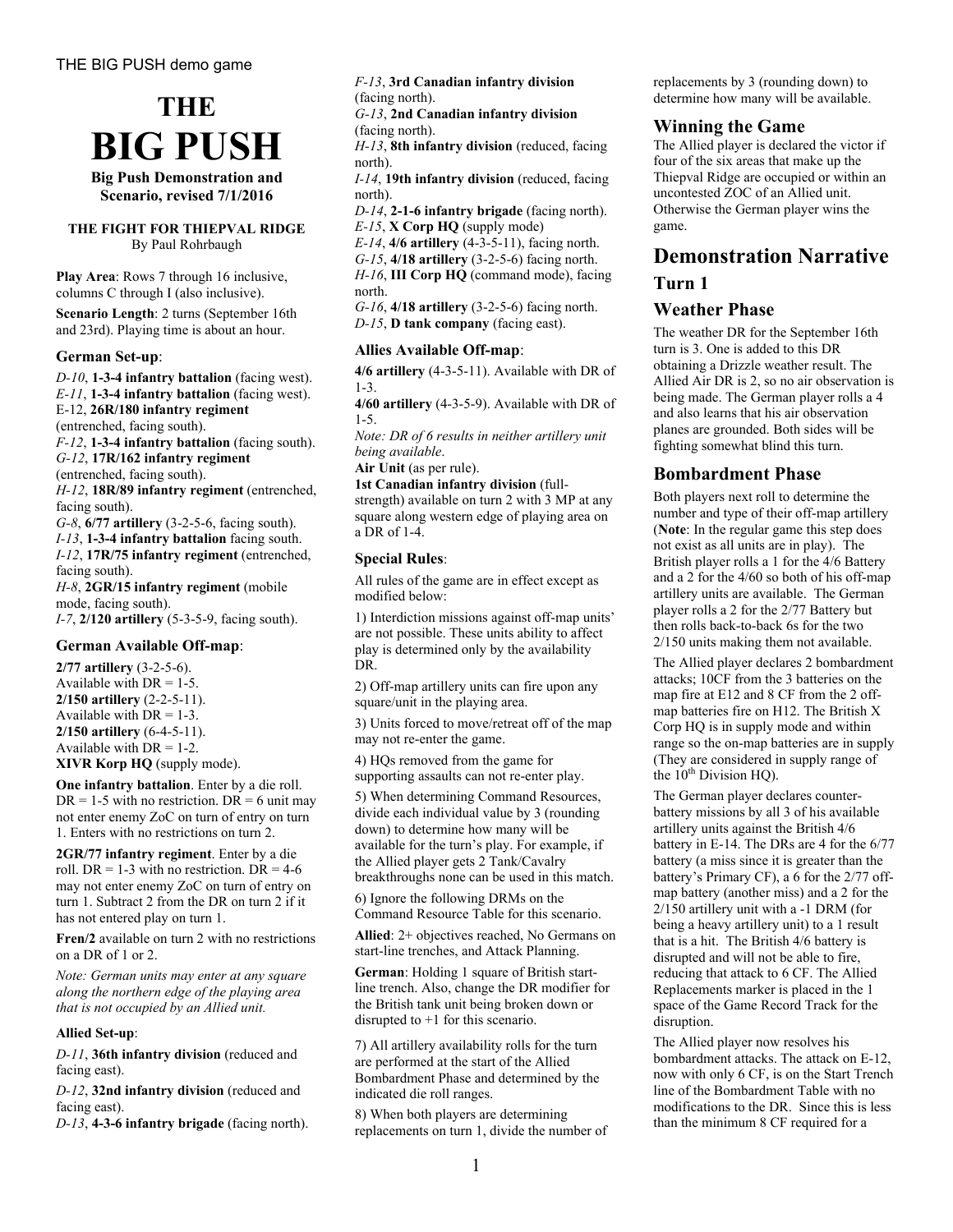bombardment attack against a defender in this type of terrain, there is No Effect. The

attack on H-12 has 8 CF with a -2 DRM due to the 2 heavy artillery batteries that are firing at a target in clear terrain. The DR is a 4 with the -2 DRM =2, disrupting the 18R/89 regiment. The German Replacement marker is placed in the 1 space of the Record Track.

# **Situation at the end of Turn 1's Bombardment Phase.**

DR is made. Next the Allied player moves the 2-1-6 infantry brigade in D-14 to E-13 expending 3 MP.

# **Allied Command Resource Determination Phase**

The Allied player rolls an 8 getting one Lifting Barrage and one 2nd Attack. These are marked on the Game Record Track using the Lifting Barrage and 2nd Attack markers. Since the other asset's values are less than 3, none of them will be available for this scenario (but would be available in the regular



# **Allied Movement Phase**

The Allied player first moves D Tank Company to D-14 then to E-13 expending 5 MP, facing north. Because this is the first turn of the game for the tank unit no breakdown

game and scenario, as well as three Lifting Barrages and three 2nd attacks).

## **Allied Assault Commitment Phase**

The Allied player declares the following assault attacks:

### THE BIG PUSH demo game

- 1. 32nd Division (D-12) vs. E-12. An assault commitment DR of 4 is made, that is less than the unit's attack CF, so it is moved up to the edge of the square abutting E-12 to indicate this division "has gone over the top."
- 2. 4-3-6 brigade (D-13) vs. E-12. The DR is 6, so the unit fails to attack and remains where it is.
- 3. 2-1-6 infantry brigade and D Tank Company (E-13) vs. E-12. The DR is 4 and both units also go "over the top." *Note: The two units' CF are combined for this DR since they are stacked in the same area. Only a DR of 6 would've been a failing result*.
- 4. 3rd Canadian Division (F-13) vs. F-12. DR is 4, so it is able to attack.
- 5. 2nd Canadian Division (G-13) vs. G-12. DR is a 6 causing it to fail in committing to the assault despite its CF of 8 (I'm using the optional rule for assault commitment where any DR of 6 is a failure to commit regardless of the unit's CF).

# **German Defensive Fire Phase**

The German player declares and resolves the following defensive fire attacks:

- 1. 1-3-4 in E-11 vs. 32nd Division (D-12). There is a -1 DR modifier for the close assault attacker. DR is 7 down to 6 for a No Effect.
- 2. 26R/180 (E-12) with 6 CF vs. the tanks and infantry brigade in E-13. A -2 DRM (two units close assaulting) and +1 DRM (for the tank) give a net  $-1$  DRM. A DR of 8-1 =7 causes the units to be disrupted, ending their participation in the attack (the Allied player is heard muttering "Bloody Hell!"). The Allied Replacement marker is moved to the 3 space of the Game Record Track for the 2 disrupted units.
- 3. The 1-3-4 in F-12 and 17R/162 in G-12 fire with 8 CF on the 3rd Canadian Division (F-13). with a -1 DRM. The DR is a 12 (confound the luck!), reduced to an 11 for No Effect.

Note the other German units cannot fire defensively since the Allied units adjacent to them did not declare they were attacking. The 2nd Canadian Division in G-13, as well as 4-3-6 brigade in D-13 could've been fired upon despite their failing commitment DRs (without the -1 DR defensive fire modifier) but the German player elected not to do so.

# **Allied Assault Phase**

The Allied player resolves his assault attacks as follows:

1. 32nd Division attacks the 26R/180 in E-12 with the Lifting Barrage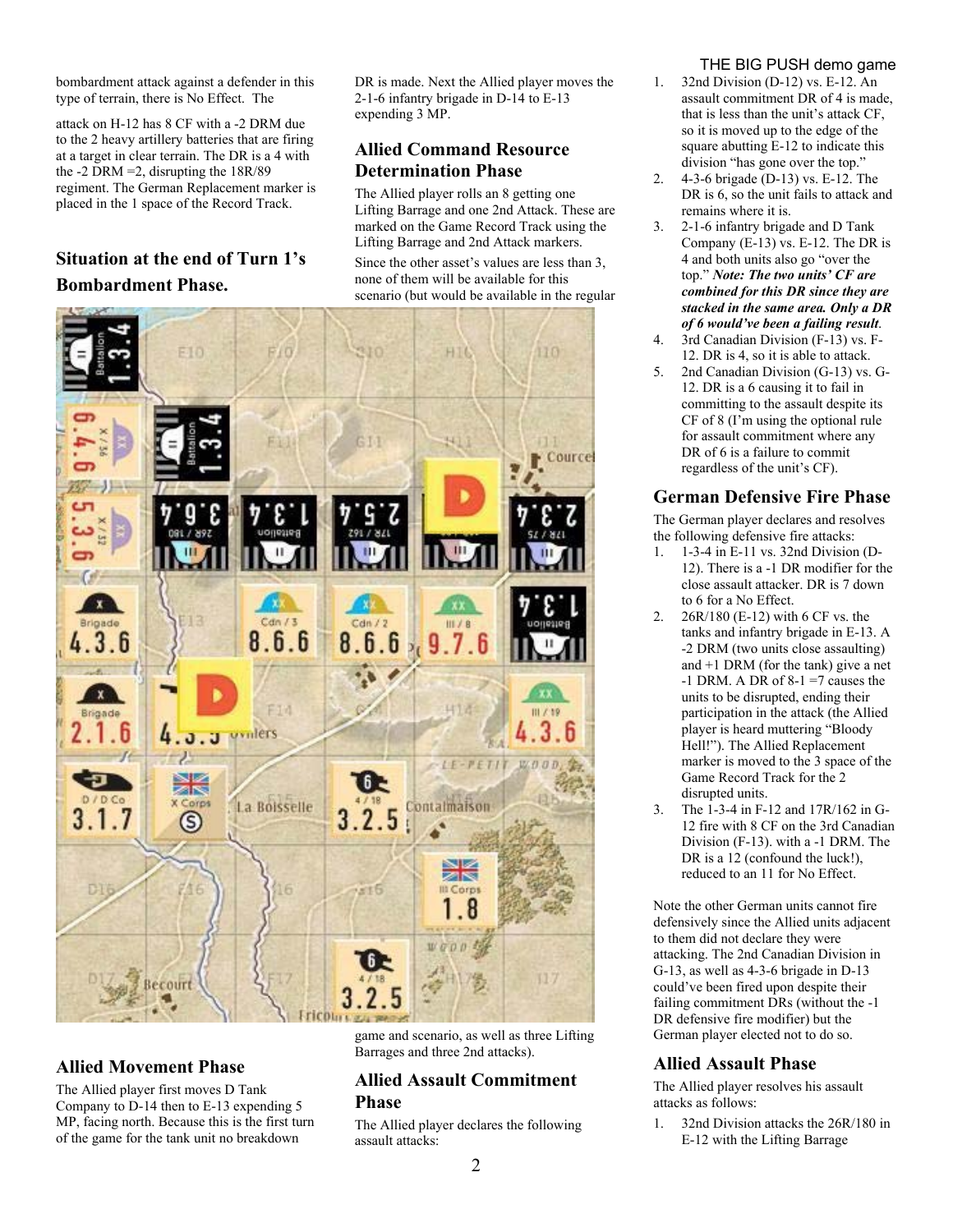#### THE BIG PUSH demo game

support. There is a 2 column shift left for the the defender in a start trench and +1 DRM

( -1 for being 5 squares from the Allied III Corp HQ, +2 for the Lifting Barrage). The Allied has 5CFs attacking and the German defends with 6CFs. After shifts, the combat is resolved on the -3 column. The DR is a 7 that is increased to 8 for an ASR result. The 32nd Division is already reduced, so the step loss causes it to be replaced with a 3-2-6 Brigade counter and remains in E-12 where it launched its assault from The Allied Replacement marker is put in the 5 space of the Allied record track (1 for the Step loss, another for the assault). The Lifting Barrage marker is removed from the track.

2. The 3rd Canadian Division attacks the 1- 3-4 in F-12. The Canadians have 8 CFs attacking versus 3CFs defending The attack is shifted 2 columns left to the  $+3$ column due to the ridge. There is  $a + 1$ DRM (for the Allied III Corp HQ being 4 or less squares away).. The DR is 11, increased to 12 that renders a D2SR result. The German infantry unit is eliminated (it only has 1 step) and placed in the German replacement pile. The German Replacement marker is put on the 2 space of the German Record Track, while the Allied Replacement marker is increased to 6 (for the assault). The 3rd Canadian wins control of F-12.

The Allied player, shocked at the carnage in this first round of fighting, declines to launch a second attack despite having one available. Since any units that would attack in a secondary attack would have to use their smaller, secondary CF this may be wise. The Allied X Corps HQ is removed from play since it was used to provide supply for the assaults. The replacement DR for the HQ is a 4 causing it to return 2 turns from now (September 30th). For this match it is out of the game.

# **German Bombardment Phase**

The German player declares all 3 of his batteries will fire upon the 3rd Canadian Division in F-12. The Allied player can only respond with counter-battery fire with his 2 off-map heavy artillery pieces as all of the onmap batteries do not have the range to fire upon his German opponent's on-map batteries. The 2 units fire on the 2/120 battery in I7 and have a net -1 DRM (-2 DRM for the 2 heavy artillery, +1 DRM for being Out of Supply). The DR for the 4/6 battery is a 6 (sigh) which is a miss. The DR for the 4/69 Battery is a 2, that is a hit and the German 2/120 Heavy artillery unit is disrupted. The German Replacement marker is moved up to the 3 space on the Record Track.

The German player's bombardment has been undone because the remaining 5 CF from his 2 undisrupted batteries do not meet the minimum of 6 CF minimum needed for firing on a target in ridge terrain. *Gott im Himmel!* 

## **German Movement Phase**

The German player performs the following moves:

- 1. 2GR/15 in H-8 (mobile mode) moves by road to F-11 expending 5 MP. It can not flip to entrenched mode as this costs 2 MP and the unit has expended all of its MP (the drizzle rain reduces all units' MP allowances by 1).
- 2. The DR for the 2GR/77 reinforcement unit is a 6, so that unit will not enter play this turn.
- 3. The DR for the off-map infantry battalion is a 4 and it enters at F-7, then moves to F-11 (5 MP). It too will remain in mobile mode as it does not have enough MP to entrench.

# **German Assault and Allied Defensive Fire Phases**

The German player declines to declare any assaults this turn, nor any German Command Resource DR. Therefore there will be no Allied Defensive Fire Phase.

## **Turn 1 Reorganization Phase**

All disrupted (and suppressed ones as well if there were any) units attempt to rally by their owning player rolling a DR of 1-3 for each one. Those that fail remain disrupted. After performing their rally DR all units save for the Allied 2-1-6 brigade in E-13 are returned to normal status.

No replacements are available to either side in this match as both sides' totals are divided by 3, dropping any fractions. This reduces both sides to less than the 4 replacement point minimum threshold. The Allied and German Replacements markers are returned to the zero space on the Game Record Track.

# **Turn 2**

# **Weather Determination Phase**

The weather DR is 2, adjusted to 3 since it is September 23rd, netting Fair weather. Both sides will have air observation for the turn and all of their units will have full MP allowances.

The Allied player rolls for his off-map assets. The DR for the 4/60 artillery battery is a 4. It is needed elsewhere and is not available for turn 2. The DR for the 4/6 heavy artillery is a 1 so its guns are indeed trained towards the Germans along this sector. Finally the Allied player rolls for the 1<sup>st</sup> Canadian Infantry Division and gets another 1. It will be available, with 3 MP to expend.

The German player rolls for his off-map assets. Again only the 2/77 artillery battery is made available (he rolls a 1 for that unit, but his luck is not good with the others) and even worse the DR for the Frentz/2 infantry regiment is a 4; so it not available. All is not lost, however, as the DR for the 2GR/77 is a 3, lowered to 1 (-2 DRM since it didn't appear last turn) so this regiment will appear in the German player's movement phase

## **Allied Bombardment Phase**

The Allied player announces the following bombardment attacks:

- 1. The 4/6 off-map artillery battery and the 3-2-5-6 4/18 battery in G-16 fire (7 CF combined) on E-12.
- 2. The artillery batteries in E-14 and G-15 (7 CF) fire on H-12.

The German announces he is firing counter-battery on E-14 again from the 2/120 battery in I-7 and the 2/77 off-map battery. Both units will have a -1 DRM (for air observation) while the 2/50 will have an additional -1 DRM for being a heavy artillery. The DR for the 2/77 Battery is a 6, modified to a 5; that is a miss (since it is greater than the unit's CF of 2). The DR for the 2/120 is also a 6, but this is lowered to 4 and is a hit. *(Note: Players may want to treat any unmodified DR result of 6 as a miss as a play-balance handicap)*.

A disruption marker is placed on the British 4/6 artillery unit. The Allied Replacement marker is placed in the 1 space of the Record Track. The Allied bombardment on G-12 is no longer possible as there is not enough CFs to meet the minimum for affecting Ridge terrain.

The Allied player resolves his other bombardment on H-12. The 7 CF use the 2nd Trench row of the table with a -1 DRM (-1 for air observation, -1 for a heavy artillery unit, +1 for being unsupplied as the III HQ is in Command Mode). The DR is 2 modified to 1 (the lowest it can go). The 18R/89 infantry regiment is marked with a Suppressed marker.

The Allied player now performs an Air Bombardment mission. Since it is fair weather the RFC is flying! He places the air unit with the Bombardment side up on F-11. The 2D6 roll is a 6 so the attack will be resolved on the 12 column of the Ridge terrain row. There is a -2 DRM (-1 for air observation and -1 for a stacked target). The DR is a 3, modified to a 1. The German player suffers a step loss and chooses to disrupt the infantry battalion. The British player decides to keep his air unit in F-11 and flips it to its Interdiction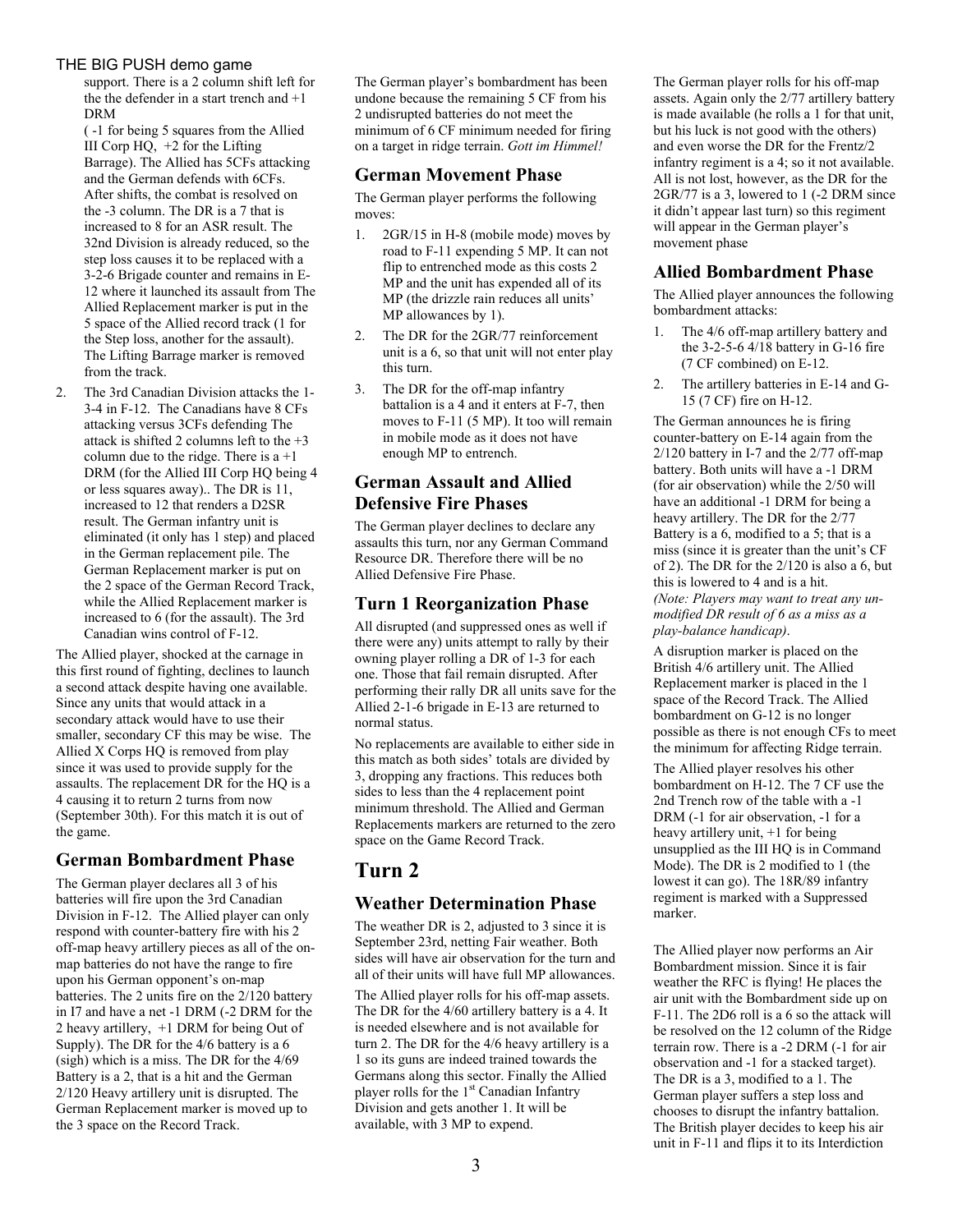side. The German Replacements marker is put in the 1 space of his Record Track.

## **Allied Movement Phase**

The Allied player performs the following moves:

- 1. The disrupted 2-1-6 brigade in E-13 moves to D-14.
- 2. The 4-3-6 infantry brigade in D-13 moves to E-14 then to E-13, facing north (5 MP expended).
- 3. The 32nd Division in D-12 moves out of the line to C-12 to make way for the Canadians (its shattered survivors are getting some relief.
- 4. 1st Canadian infantry division arrives in C-13 and moves to D-12.

# **Allied Command Resource Determination Phase**

The Allied player rolls another 9. Yet again the Allied player will receive a Lifting Barrage and one 2nd Attack. Since all of the other listed assets are less than 3 none of them will be available for the upcoming combats (but again, these would be available the regular game and scenario).

# **Allied Assault Commitment**

The Allied player announces the following assaults:

- 1. 36th Division (D-11) vs. E-11. The DR is a 4 so they go over the top.
- 2. 1st Canadian Division (D-12) vs. E-12. The DR is a 1, so they are committed.
- 3. 4-3-6 infantry brigade and D Tank company (E-13) vs. E-12. The DR is a 3 so they go in.
- 4. 3rd Canadian Division (F-12) vs. F-11. The DR is another 4, so they are going over the top as well.
- 5. 2nd Canadian Division (G-13) vs. G-12. The DR is yet another 4 (this must be the Canuck's lucky number!) and yelling at the top of their lungs they launch themselves towards the German trenches.
- 6. 8th Division (H-13) vs. H-12. The DR is a 6 so this unit will not close the assault.

## **German Defensive Fire Phase**

To the rhythmic sound of their machine gun's "tock-tock-tock-tock" the German's defensive fire breaks out as follows:

- 1. Infantry battalions in D-10 and E-11 vs. the 36th Division (D-11). The 6 CF fire with a -1 DRM (for close assaulting attacker). The DR is a 6, modified to a 5 which is a one step loss. The British Division is removed and replaced by a 4- 3-6 Brigade. The British Replacement marker is moved to the 2 space of the Record Track.
- 2. 26R/180 (E-12) fire upon the tanks and infantry in E-13. The 6 CF fire with a -1

DRM (-2 for 2 units close assaulting and tank's +1 DRM, so a net -1 DRM). The DR is a  $10 - 1 = 9$  for a miss. The Devil Machines are coming!

- 3. 2GR/15 in F-11 vs. the 3rd Canadian (F-12). The 3 CF fire with no DRM (-1 for Assaulting Infantry offset by +1 for Interdicted). The DR is a 3 causing a step loss for the hard-charging Canadians. The unit is flipped over to its reduced side and the Allied Replacement marker is put into the 3 space of the Record Track.
- 4. 17R/162 in G-12 fire upon the 2nd Canadian (G-13). The 5 CF also fire with a -1 DRM but the German player rolls a 10 modified to a 9 which is a miss (No Effect).
- 5. The final German defensive fire is by the infantry battalion in I-13 and 17R/75 regiment in I-12 vs. the 8th Division. Even though this British unit didn't go "over the top", it still tried to attack and so is an eligible target for defensive fire. There is no DRM, and the German's DR of 10 with 6 CF is another miss.

## **Allied Close Assault Resolution Phase**

The Allied player resolves his close assault attacks as follows:

- 1. 36th Division (down to a Brigade) has a net +1 Combat differential vs. the German battalion in E-11. This is lowered to the -1 column for the Ridge terrain. A -1 DRM applies since the Allied HQ is more that 5 areas away. The DR is a 9, modified to an 8 causing an engaged result. Both units remain locked in combat and are marked with an Engaged marker with the Allied side facing up.
- 2. 1st Canadian, the 4-3-6 infantry brigade and D Tank Company, vs. the 26R/180 infantry regiment. The net combat differential is +9 CF and so the 5+ CF column is initially used. This is lowered to the  $+3$  column due to terrain but a  $+1$ DRM applies (+2 for 3 attacking units, +1 for a flank attack, -2 for no supply HQ support). The DR is a 5 modified to 6 (*good thing, that*!) that causes a Counter-attack result. The German player elects to take on the infantry and tanks coming from E-13.
- 3. The counter-attack is resolved on the -3 column (the net CF is -1, shifted to -3 for the terrain in E-13). There is no DRM and the DR is a 9; attacker retreat. The 26R/180 unit retreats to E-11 where it will stack and be faced in the same direction as the German infantry battalion already there. The Allied player

#### THE BIG PUSH demo game

elects to have the  $1<sup>st</sup>$  Canadian advance and gain control of the ridge square.

- 4. The 3rd Canadian (now reduced) vs. the 2GR/15 and the disrupted battalion (both in mobile mode and Interdicted by the British air unit). The net combat differential is  $+2$  but this is reduced to  $+0$  for the terrain and no DRM applies (+1 for defender being interdicted, +1 for a disrupted defender and -2 for no supply). The DR is a 9, causing a counter-attack result.
- 5. The 2GR/15 has to counter-attack since it is normal status, but the disrupted battalion cannot. The net CF differential is  $+1$  but this is lowered to -1 due to the ridge terrain. The German has a -1 DRM (for being interdicted). The DR is a 6, modified to a 5 which causes an attacker step loss. The 2GR/15 is replaced by an infantry battalion (2-1-6) in mobile mode and then both German units retreat to F-10. The German regiment counter is placed in the replacement pile and his Replacements marker moved up to the 2 space. The 3rd Canadian division advances and gains control of F-11. The British air interdiction unit is removed from the map.
- 6. 2nd Canadian division attacks the 17R/162 regiment with the lifting barrage. The net +3 CF differential is lowered to +1 due to the ridge terrain. No DRM applies (-2 for no supply HQ support and the +2 for the Lifting Barrage cancel out). The DR is a  $10 =$ Defender Retreat (*the British player gasps a huge sigh of relief!)*. The 17R/162 regiment retreats to G-11 and the Canucks advance and gain control of their 4th square of the ridge. Victory is in our grasp exclaim the dispatches back to the Allied High Command!

The Allied Replacement marker is moved up to the 7 space on the Record Track for the 4 assaults that just took place. Again the Allied player declines to launch a 2nd attack with any of his units, not wishing to further risk the troops that have carried him this far towards victory. The Allied III Corps HQ is not removed from the map since it was not used to provide supply to any of the assaults.

## **German Bombardment Phase**

The German player directs all 3 of his batteries that can fire upon F-11. The Allied player has his 1 off-map battery (his on-map ones are out of range) to again fire counter- battery upon the 6/77 unit in G-8.